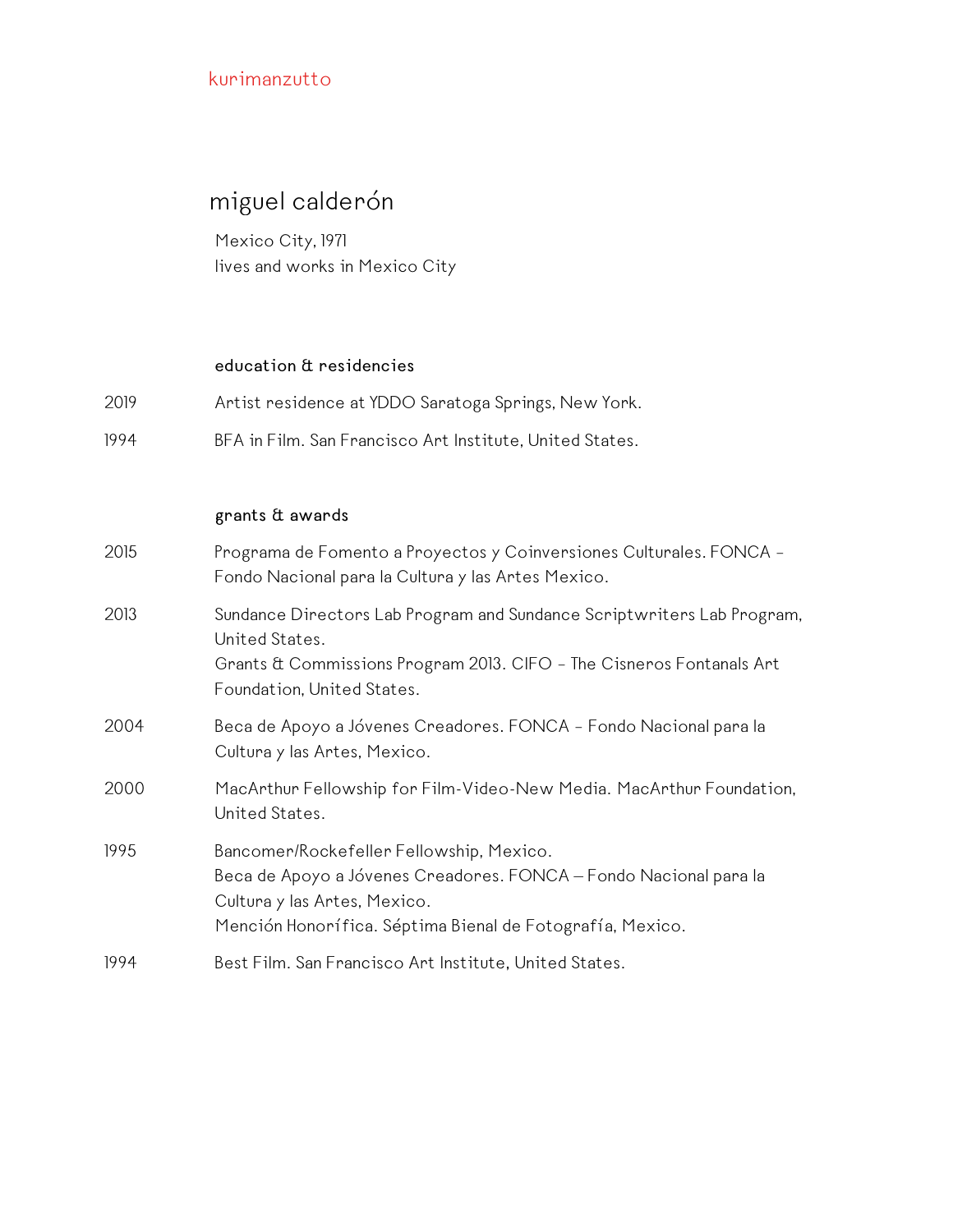### **solo exhibitions**

| 2020 | Interrogatorio Inverso. Páramo Galería, Guadalajara, Mexico.                                                                                                                                            |
|------|---------------------------------------------------------------------------------------------------------------------------------------------------------------------------------------------------------|
| 2019 | El placer después. kurimanzutto, Mexico City.                                                                                                                                                           |
| 2017 | Independientemente de con quien duerma. Fototeca Latinoamericana<br>(FoLa), Buenos Aires.<br>Caí da libre. kurimanzutto off-site, Gral. Manuel F Loera 42, Mexico City;<br>Luhring Augustine, New York. |
| 2012 | Miguel Calderón: Color Bleed. Rochester Art Center, United States.<br>Hecho por Kuchar. Film series. Cine Tonalá, Mexico City.                                                                          |
| 2010 | Miguel Calderón. Casa América, Madrid.<br>Conversations with a Tropical Vulture. In collaboration with George<br>Kuchar. Yerba Buena Center for the Arts, San Francisco.                                |
| 2009 | Bestseller. Museo Tamayo, Mexico City.                                                                                                                                                                  |
| 2008 | La discípula del velocímetro. FICCO Festival Internacional de Cine<br>Contemporáneo de la Ciudad de México, Mexico City; Centre Pompidou,<br>Paris.                                                     |
| 2007 | Anónimo Alemán. Vacío 9, Madrid.                                                                                                                                                                        |
| 2006 | Miguel Calderón. kurimanzutto, Mexico City.                                                                                                                                                             |
| 2003 | Miguel Calderón. Andrea Rosen Gallery, New York.                                                                                                                                                        |
| 2001 | Gran-Dote. Miguel Calderón and Milena Muquiz. La Panadería, Mexico<br>City.                                                                                                                             |
| 2000 | Costco Series. La Panadería, Mexico City.                                                                                                                                                               |
| 1999 | Miguel Calderón. Inova, Milwaukee, United States.<br>Joven Entusiasta. Museo Tamayo, Mexico City.                                                                                                       |
| 1998 | Aggressively Mediocre/Mentally Challenged/Fantasy Island. Andrea Rosen<br>Gallery, New York.<br>Ridiculum Vitae. La Panadería, Mexico City.                                                             |
| 1997 | A Propósito Installation of Yoshua Okon and Miguel Calderón. La<br>Panadería, Mexico City.                                                                                                              |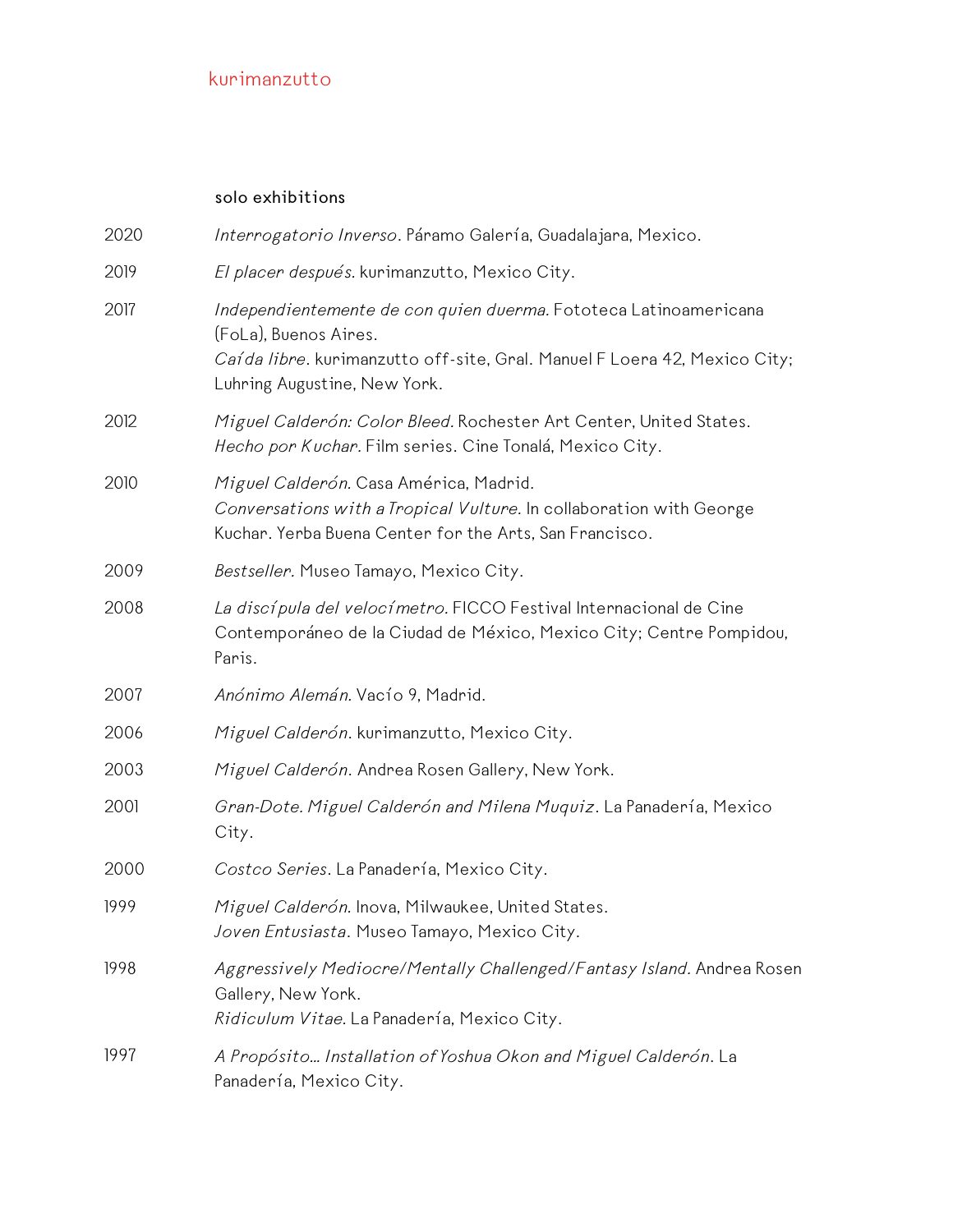| 1996 | Miguel Calderón. Andrea Rosen Gallery. New York.                                                                                                                                                                                                                                                                                                                         |
|------|--------------------------------------------------------------------------------------------------------------------------------------------------------------------------------------------------------------------------------------------------------------------------------------------------------------------------------------------------------------------------|
| 1995 | Historia Artificial. Museo de Historia Natural, Mexico City.<br>Miguel Calderón. La Panadería, Mexico City.                                                                                                                                                                                                                                                              |
| 1994 | From Social Activist To Drug Lord Transformation (A Touristic<br>Manifestour). Diego Rivera Gallery, San Francisco Art Institute.                                                                                                                                                                                                                                        |
|      | group exhibitions                                                                                                                                                                                                                                                                                                                                                        |
| 2021 | A spirit of disruption. San Francisco Art Institute.<br>Excepciones Normales. Museo Jumex, Mexico City.<br>Art of sport. Copenhagen Contemporary.                                                                                                                                                                                                                        |
| 2020 | Siembra. kurimanzutto, Mexico City.<br>The world is not like us, it was imposed, we try to transform it.<br>Galerie Britta Rettberg, Munich.<br>Otrxs mundxs. Museo Tamayo Arte Contemporáneo, Mexico City.                                                                                                                                                              |
| 2019 | Nuevo manifiesto de cine mexicano. Lodos Gallery, Mexico City.                                                                                                                                                                                                                                                                                                           |
| 2018 | Par amour du jeu 1998-2018. Magasins Généraux, Pantin, France.<br>Realidad programada: la vida y el arte en la television. Museo Jumex,<br>Mexico City.<br>The World's Game: Fútbol and Contemporary Art. Pérez Art Museum,<br>Miami.<br>Unfinished Thoughts. Taller Los Guayabos, Guadalajara, Mexico.<br>Gran final mundial. PHotoESPAÑA, Centro Fernán Gómez, Madrid. |
| 2017 | Punk. Sus rastros en el arte contemporáneo. Museo Universitario del<br>Chopo, Mexico City.<br>The Time. The Place. Contemporary Art. Henry Art Gallery, Seattle, United<br>States.<br>La Ciudad de México en el arte. Travesía de ocho siglos. Museo de la<br>Ciudad de México, Mexico City.                                                                             |
| 2015 | El orden natural de las cosas. Museo Jumex, Mexico City.<br>Kochi-Muziris Biennale. Kerala, India.<br>La ciudad. Sus afectos. Museo Universitario de Ciencias y Arte (MUCA),<br>Mexico City.                                                                                                                                                                             |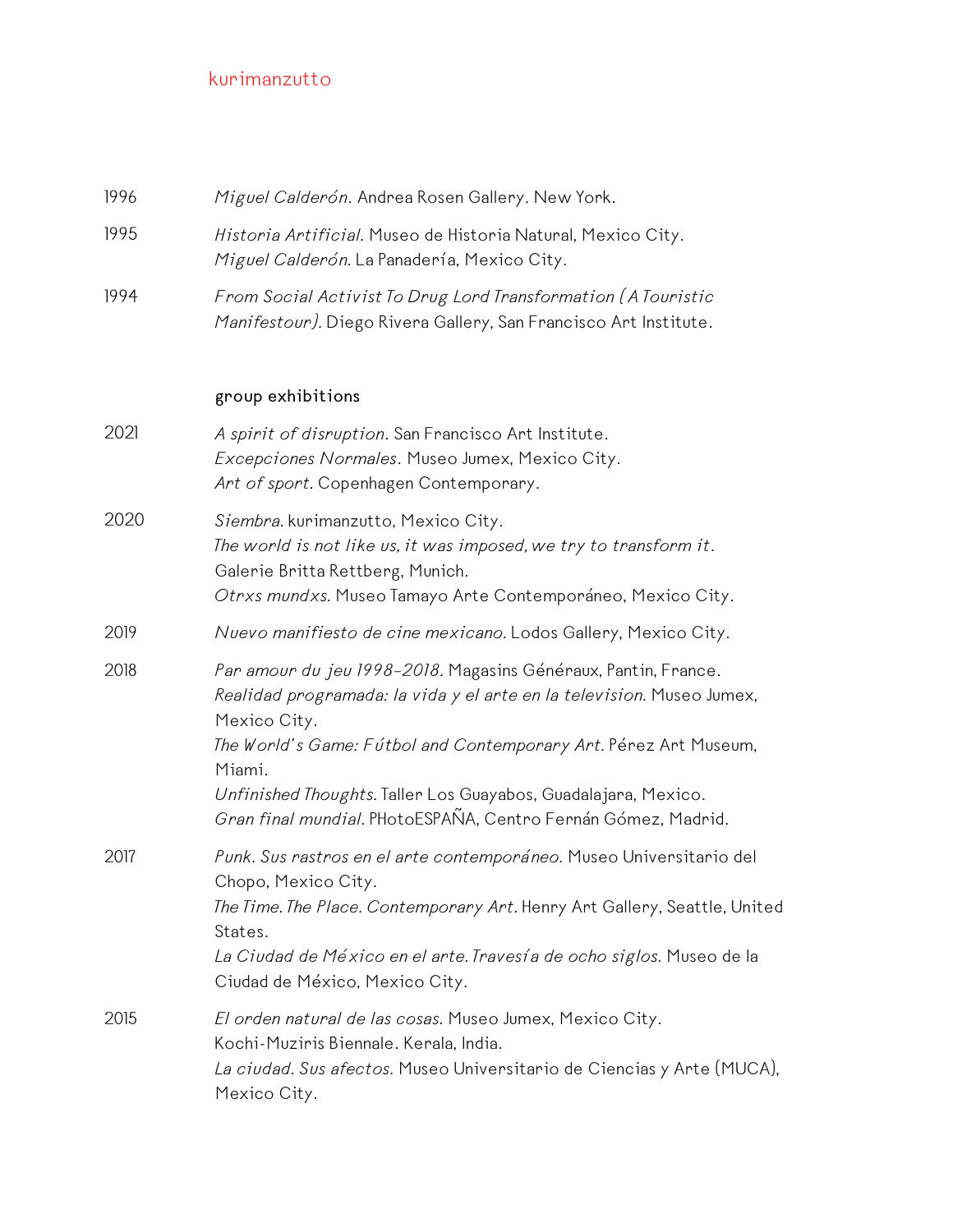|      | Strange Currencies: Art & Action in Mexico City 1990-2000. The<br>Galleries at Moore, Philadelphia, United States.                                                                                                                                                                                                                                                                                                                                                                                                                       |
|------|------------------------------------------------------------------------------------------------------------------------------------------------------------------------------------------------------------------------------------------------------------------------------------------------------------------------------------------------------------------------------------------------------------------------------------------------------------------------------------------------------------------------------------------|
| 2014 | América Latina 1960-2013, Fotos + Textos. Museo Amparo, Puebla, Mexico.<br>Fútbol: The Beautiful Game. LACMA - Los Angeles County Museum of Art.                                                                                                                                                                                                                                                                                                                                                                                         |
| 2013 | América Latina 1960-2013, Fotos + Textos. Fondation Cartier, Paris.<br>Deferred Archive. The Cisneros Fontanals Art Foundation (CIFO), Miami.<br>El cazador y la fábrica. Fundación/Colección Jumex, Mexico City.<br>Turn off the Sun. Museo Jumex, Mexico City.                                                                                                                                                                                                                                                                         |
| 2011 | Antes de la resaca Una fracción de los noventa de la Colección del<br>MUAC. Museo Universitario de Arte Contemporáneo (MUAC), Mexico<br>City.<br>Distant Star/Estrella Distante. Regen Projects, Los Angeles; kurimanzutto,<br>Mexico City.<br>Mexico: Expected/Unexpected. Museum of Contemporary Art, San Diego,                                                                                                                                                                                                                       |
|      | United States.                                                                                                                                                                                                                                                                                                                                                                                                                                                                                                                           |
| 2010 | Dracula Effect: Art/Youth Cultures/Fetishism Youth. Museo Universitario<br>del Chopo, Mexico City.                                                                                                                                                                                                                                                                                                                                                                                                                                       |
| 2009 | Insterticios. Museum Moderner Kunst (MUMOK), Vienna;<br>Fundación/Colección Jumex, Mexico City.                                                                                                                                                                                                                                                                                                                                                                                                                                          |
| 2007 | Playback. Musée d'art moderne de la Ville de Paris.<br>Viva México! Zacheta National Gallery of Art, Warsaw, Poland.<br>7th Internationale Photo-Triennial Esslingen 2007. Germany.<br>Escultura social: A New Generation of Art from Mexico City. Museum of<br>Contemporary Art Chicago.<br>Freakshow - An Unnatural History. Baltic Center for Contemporary Art,<br>Gateshead, United Kingdom.<br>La Era de la Discrepancia: Arte y Cultura Visual en México 1968-1997.<br>Museo Universitario de Ciencias y Arte (MUCA), Mexico City. |
|      | Art In The Life Ground. Breaking Ground, Dublin, Ireland.                                                                                                                                                                                                                                                                                                                                                                                                                                                                                |
| 2006 | Busan Biennale 2006. South Korea.<br>Distor. Museo de Arte Carrillo Gil, Mexico City.<br>Las Implicaciones de La Imagen. Museo de Arte de Sinaloa, Mexico.                                                                                                                                                                                                                                                                                                                                                                               |
| 2005 | Sharjah Biennial 7. United Arab Emirates.                                                                                                                                                                                                                                                                                                                                                                                                                                                                                                |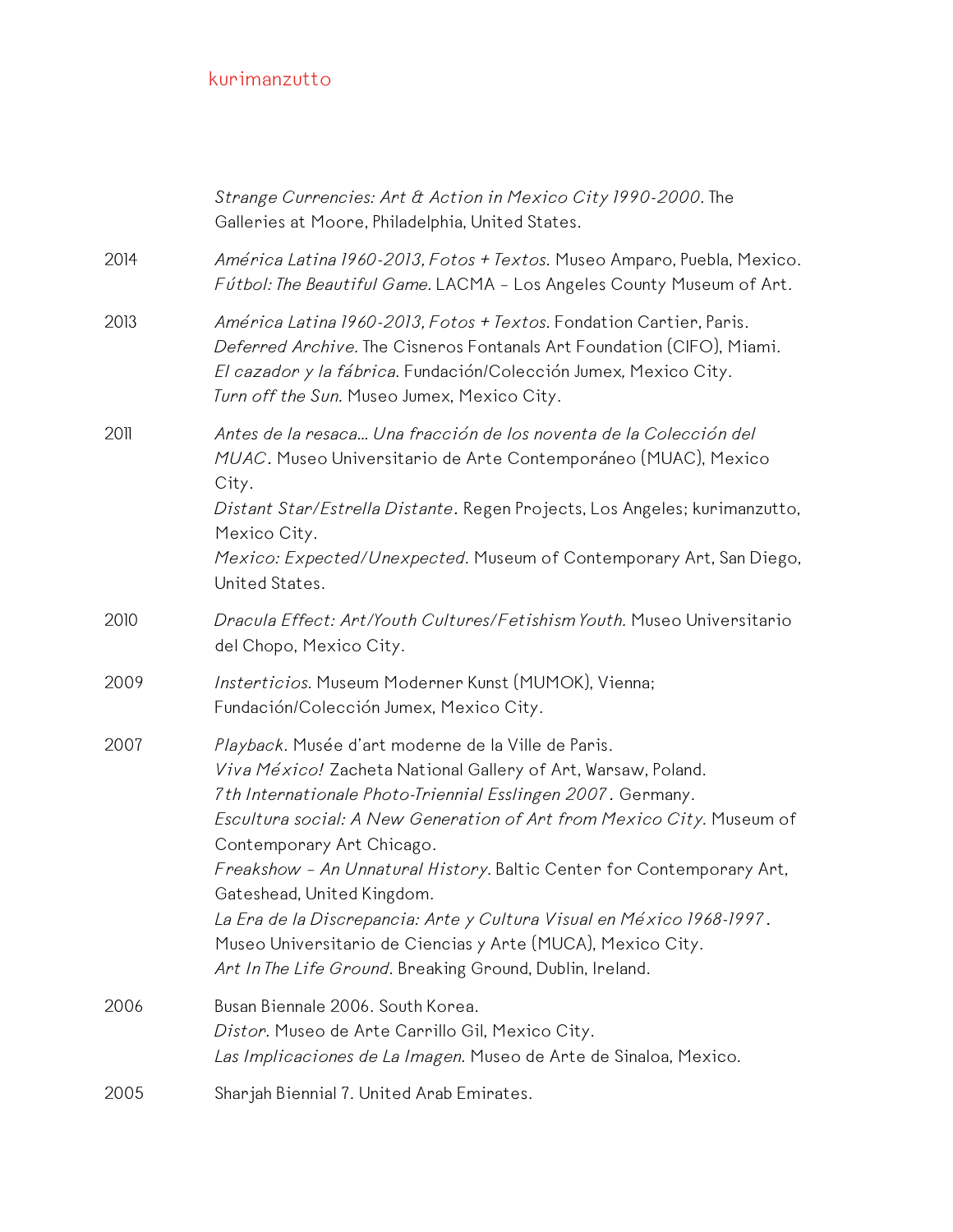|      | International Triennale Of Contemporary Art: Yokohama 2005. Japan.                                                                                                                                                                                                                                                                                             |
|------|----------------------------------------------------------------------------------------------------------------------------------------------------------------------------------------------------------------------------------------------------------------------------------------------------------------------------------------------------------------|
| 2004 | Reverse Engineers: New Media And Installation Art. Herndon Gallery,<br>Yellow Springs, United States.<br>mhn.03. Museo de Historia Natural, Mexico City.                                                                                                                                                                                                       |
| 2003 | Only Skin Deep: Changing Visions Of The American Self. International<br>Center of Photography, New York.<br>To Be Political It Has to Look Nice. Apexart, New York.<br>Fantastic! Massachusetts Museum of Contemporary Art (MASS MoCA),<br>United States.<br>Media Gallery. Nevada Museum of Art, Reno, United States.                                         |
| 2002 | You Think I Am Superficial. Palm Beach Institute of Contemporary Art,<br>United States.<br>Ciudad de México: An Exhibition About the Exchange Rates of Bodies And<br>Values. MoMA PSI, New York.                                                                                                                                                               |
| 2001 | Tele[visions]. Kunsthalle Wien, Vienna, Austria.                                                                                                                                                                                                                                                                                                               |
| 2000 | Distinctions. Berrie Center for Visual Arts, Ramazo College, Mahwah,<br>United States.<br>Ultra Baroque: Aspects Of Post Latin American Art. Museum of<br>Contemporary Art, San Diego, United States.<br>Creación en Movimiento. Centro Cultural Tijuana, Mexico.<br>I Saw Stars. Momenta Art, New York.<br>Eró Gena. Museo de Arte Carrillo Gil, Mexico City. |
| 1999 | Go Away: Artists And Travel. Royal College of Art, London.<br>Modern And Contemporary Mexican Painting From The Collection Of<br>Jacques Natasha Gelman. Mona Bismarck Foundation, Paris.<br>Positioning. Center for Curatorial Studies, Bard College, Annandale-on-<br>Hudson, United States.                                                                 |
| 1998 | En Crudo. Museo Nacional de Arte (MUNAL), Mexico City.<br>Jotoseptiembre. La Panadería, Mexico City.<br>The Garden of the Forking Paths. Kunstforeningen, Copenhagen.<br>Interferencias. Sala Canal de Isabel II, Madrid.<br>The Cutting Edge Invitational. ARCO '98, La Panadería, Madrid.                                                                    |
| 1997 | Funny Pictures. Ten in One Gallery, Chicago.                                                                                                                                                                                                                                                                                                                   |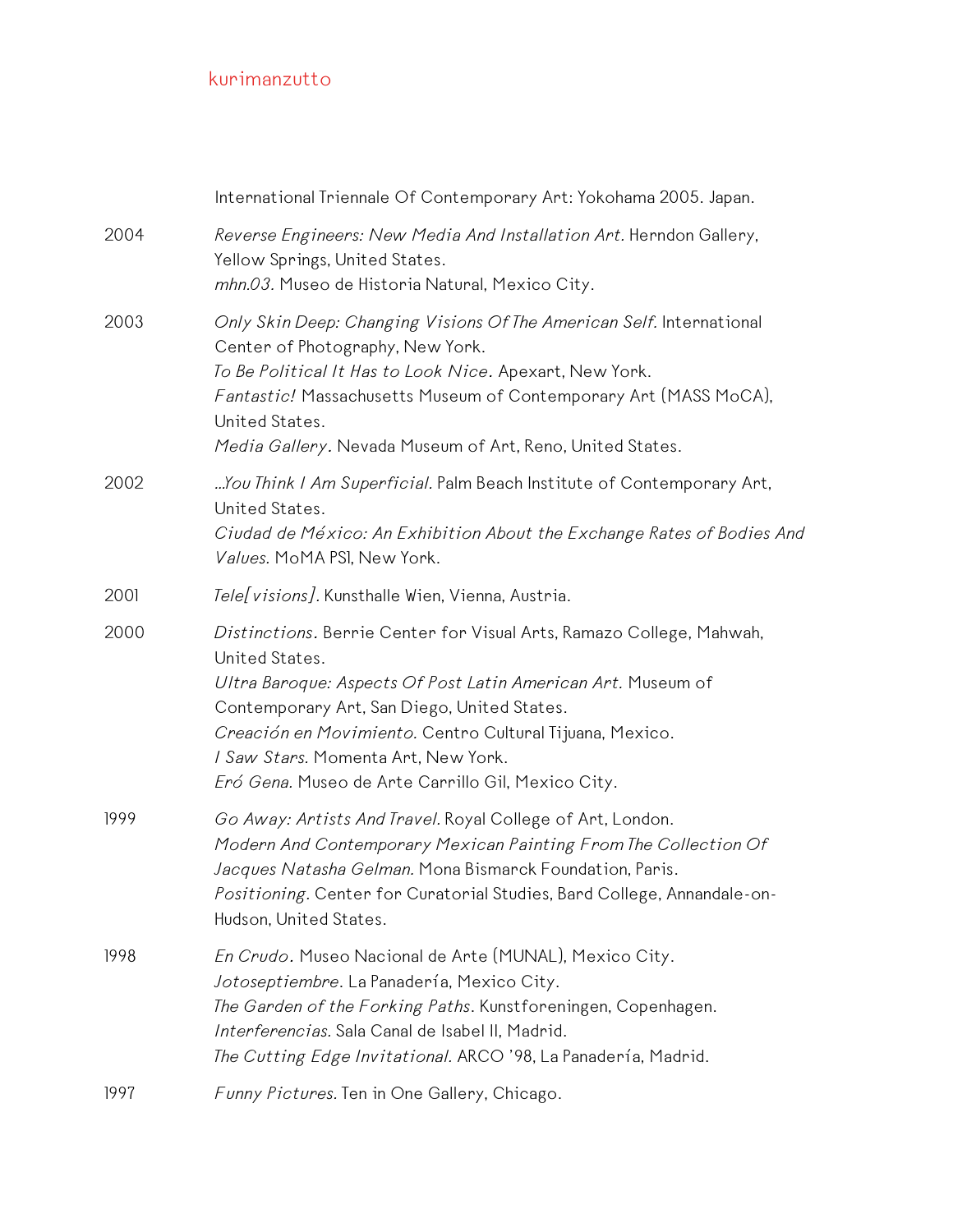|      | Insite 97: New Projects In Public Spaces By Artists Of The Americas. San<br>Diego, United States; Tijuana, Mexico.<br>Exhibition in conjunction with Guadalajara Art Fair. Museo de las Artes<br>de la Universidad de Guadalajara, Mexico.<br>Así está la cosa: Instalación y Arte Objeto en América Latina. Centro<br>Cultural Arte Contemporáneo, Mexico City. |
|------|------------------------------------------------------------------------------------------------------------------------------------------------------------------------------------------------------------------------------------------------------------------------------------------------------------------------------------------------------------------|
| 1996 | Pushing Image Paradigms: Conceptual Maneuvers In Recent Photography.<br>Portland Institute for Contemporary Art, United States.                                                                                                                                                                                                                                  |
| 1995 | Nuevas Prácticas Colectivas. Galería Arte Contemporáneo, Mexico City.<br>Hogar Dulce Hogar. La Panadería, Mexico City.<br>La Liga de la Injusticia. La Panadería, Mexico City.<br>Ummagumma, Especies De Indeterminación. Expoarte Guadalajara 95 and<br>IV FITAC, Guadalajara, Mexico.                                                                          |
| 1994 | La Feria del Rebelde. La Panadería, Mexico City.<br>Fácil de Digerir. La Panadería, Mexico City.<br>The Chain South. The Lab, San Francisco.<br>Latin Chicks And Blond Spics. Artist Television Access, San Francisco.                                                                                                                                           |
|      | bibliography (by the artist)                                                                                                                                                                                                                                                                                                                                     |
| 2019 | CALDERÓN, Miguel. Catálogo. Mexico City: Editorial RM, 2019.                                                                                                                                                                                                                                                                                                     |
| 2015 | CALDERÓN, Miguel. Crack. Paris: Onestar press, 2015.<br>CALDERÓN, Miguel. El triángulo perfecto. Mexico: Consejo Nacional para la<br>Cultura y las Artes, 2015.                                                                                                                                                                                                  |
| 2012 | CALDERÓN, Miguel. Backstabbing Gemini. Rochester: Rochester Art Center,<br>2012.<br>CALDERÓN, Miguel. Thumbs Down. Paris: Onestar press, 2012.                                                                                                                                                                                                                   |
| 2011 | CALDERÓN, Miguel, et al. Eden is a Magic World. New York: Little Big Man<br>books, 2011.                                                                                                                                                                                                                                                                         |
| 2007 | CALDERÓN, Miguel, et al. Miguel Calderón. Mexico: Turner; New York: A&R<br>Press, 2007.                                                                                                                                                                                                                                                                          |
| 2004 | CALDERÓN, Miguel. México vs. Brasil. Mexico: Consejo Nacional para la                                                                                                                                                                                                                                                                                            |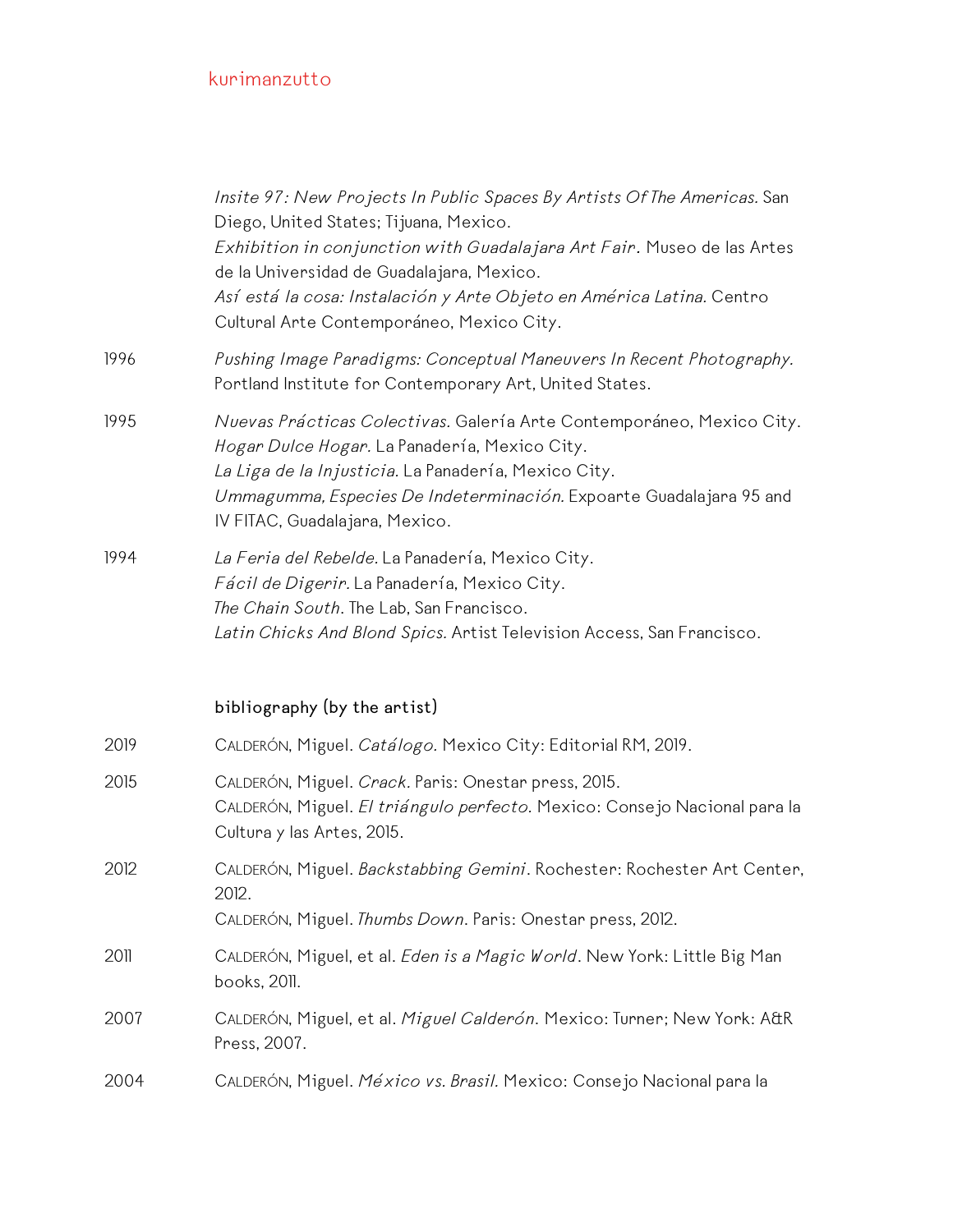Cultura y las Artes, 2004.

2003 CALDERÓN, Miguel, et al. *Terry Painter, l'artiste.* Mexico: María José Secco y Daniela Pérez, 2003.

#### **bibliography**

- 2009 MORRISON, Gavin, et al. *Lifting: Theft in Art*. London: Utopia Projects, 2009. MORALES, Samuel, et al. *Zwischenzonen.* Mexico: La Colección Jumex, 2009. AMOR, Mónica. *Mexico: expected/unexpected.* Tenerife: Tenerife Espacio Artes, 2009.
- 2008 AMOR, Mónica. *Mexico: expected/unexpected.* Collection Isabel et Agustín Coppel. Paris: Fage Editions, La Maison Rouge, 2008. *Las implicaciones de la imagen.* Mexico City: Universidad Nacional
	- Autónoma de México, 2008.
- 2007 DRESSEN, Anne: *Play Back*. Paris: Éditions des musées de la Ville de Paris, 2007.

*La era de la discrepancia.* Mexico City: Universidad Nacional Autónoma de México, 2007.

TRAMBOULIS, Theophilos. *1st Athens Biennial 2007: Destroy Athens*. Athens: Athens Biennial, 2007.

BESLER, Bettina, et al. *Internationale Foto. Triennale Esslingen 2007*. Berlin: Bahnwärtehaus, 2007.

RODRIGUES, Julie. *Escultura Social. A New Generation of Art from Mexico City.* Chicago: Museum of Contemporary Art Chicago, Yale University Press, 2007.

- 2005 POWER, Kevin, et al. *ECO: Arte Contemporáneo Mexicano*. Madrid: Museo Nacional Centro de Arte Reina Sofía, 2005. SHINODA, Takatoshi*. Yokohama 2005 International Triennale of Contemporary Art.* Yokohama: The Organizing Committee for the Yokohama Triennale, 2005. GROSENICK, Uta, et al. *Art Now Vol. II. The New Directory to 137 International Contemporary Artists.* Köln: Taschen, 2005.
- 2004 FULLER, David. *La colección de arte mexicano moderno y contemporáneo de Jacques y Natasha Gelman.* Mexico City: Gráficas Monte Albán,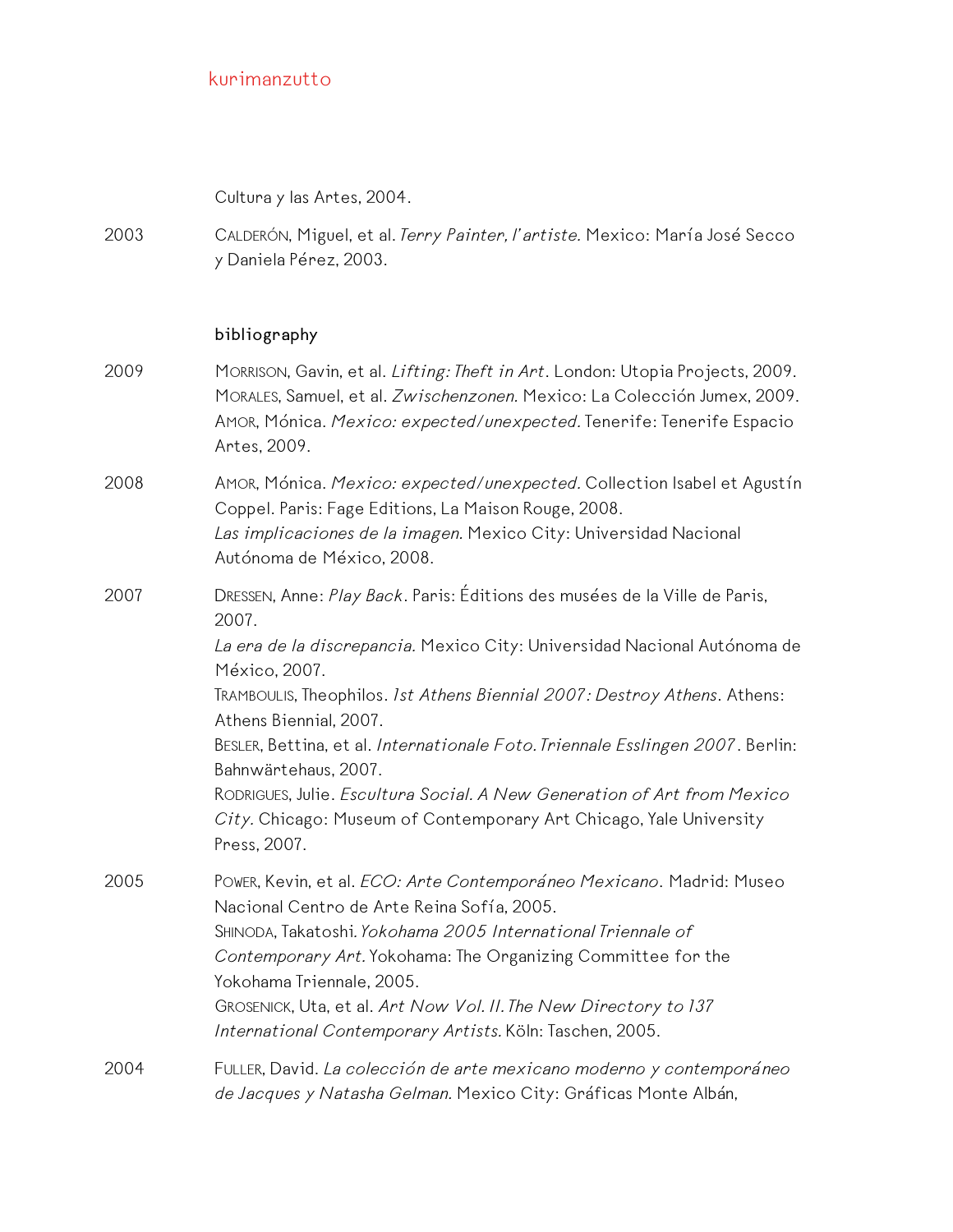Fundación Vergel, 2004.

- 2002 BIESENBACH, Klaus. *Mexico City: An Exhibition About the Exchange Rates of Bodies and Values.* New York: PS1 Contemporary Art Center, 2002. HERTZ, Betti-Sue. *Axis Mexico. Common Objects and Cosmopolitan Actions.* San Diego: San Diego Museum of Art, 2002.
- 2001 ARREOLA, Magali. Coartadas/Alibis. Paris: Centre Culturel du Mexique, 2001.
- 2000 WILLIAMS, Gilda. *Freshcream.* New York: Phaidon, 2000. OLIVARES, Rosa. *Exit, México.* Madrid: Exit and Arce, 2000. GARZA, Barbara. *VI Salón de Arte.* Mexico: Grupo Financiero Bancomer, 2000.

#### **press**

2019 \_\_\_. "«El placer después» en la Galería Kurimanzutto". *Noticias 22*, May 9, 2019.

\_\_\_. "Propuestas de las galerías en Mayo". *La Tempestad*, May 9, 2019. SÁNCHEZ, Israel. "Celebra Calderón la supervivencia". *Reforma*, May 15, 2019.

\_\_\_. "'El placer después', la nueva exposición de Miguel Calderón en kurimanzutto". *Local*, May 17, 2019.

USÓN, Víctor. "La comida para perros envenenada que salvo una vida". *El País*, May 17, 2019.

CABALLERO, Carolina. "México vs Brasil, 17-0". *Apuntes de Rabona*, May 20, 2019.

ALVARADO, Hiram; RODRÍGUEZ, Carlos. "La plenitud de Miguel Calderón". *La Tempestad*, May 22, 2019.

\_\_\_. ""El placer después" o la casualidad del encuentro". *Noticias 22*, June 11, 2019.

HERNANDEZ URIAS, Fernando. "Inspirarse con la tragedia: entrevista con Miguel Calderón". Chilango, June 18, 2019.

HERNANDEZ URIAS, Fernando. "Miguel Calderón: Crear a partir de la catástrofe". *Más por más*, June 18, 2019.

2018 CHEN, Lu. "There are no rules in Art making". *Vision*, 2018. BOSCO, Roberta. Los protocolos creativos de la naturaleza humana". *Solar*, Spring / Summer, 2018.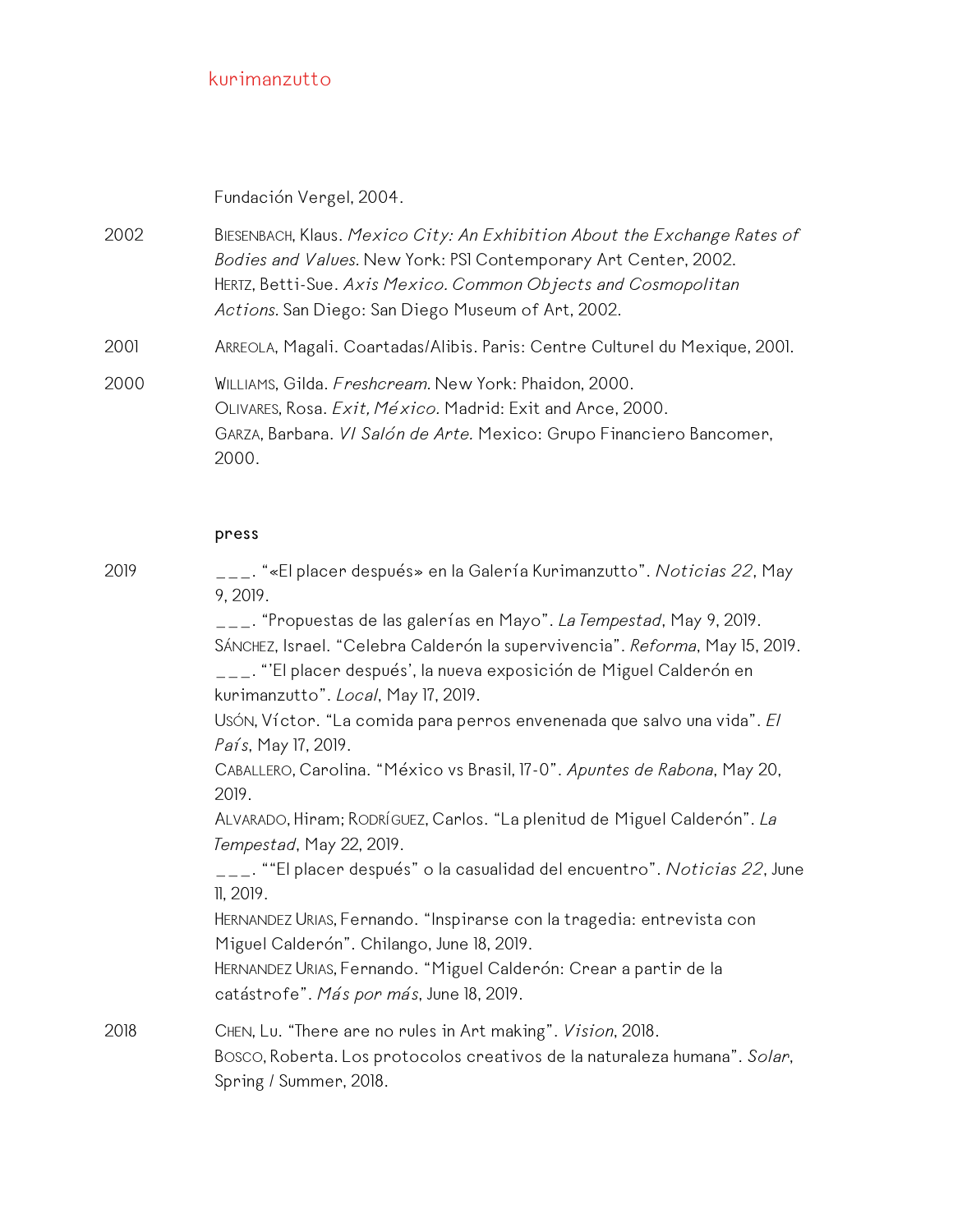CARRIGAN, Margaret. "Miami's Perez Museum Caters to World Cup Fans With a Show of Soccer-Inspired Art". *Observer*, April 25, 2018.

2017 ZAMBRANO, Lourdes. "Explora la cetrería Miguel calderón". *Reforma,* January 19, 2017.

> BARRERA, Aarón. "'Caída libre' indaga en el mundo de la cetrería". *El Universal.* January 24, 2017.

DAVID, Rulo. "Miguel Calderón: no lo llamen su regreso". *Frente*, January 24, 2017.

PÉREZ GAVILÁN, Sergio. "Miguel Calderón: Un respiro Punk al mundo del arte en México". *The Creator's Project,* January 24, 2017.

ORTIZ MONASTERIO, Lucía. "Cada quien sueña con su halcón - Miguel Calderón". *Local,* January 25, 2017.

ROBERT, Henri. "Miguel Calderón and the sequestered world of falconry". *Happening,* January 30, 2017.

SELA, Fernanda. "A High Dosage of Contemporary Art". *Destino Central*, No. 14, February - March, 2017.

\_\_\_. "Caída libre". *Chilango,* February, 2017.

\_\_\_. "El hombre y el ave". *Aire*, No. 44, February, 2017.

\_\_\_. "Miguel Calderón: Caída libre: / Free Fall". *My Art Guides*, February, 2017.

\_\_\_. "Caída Libre, la nueva exposición de Miguel Calderón.

@kurimanzutto". *Hello DF*, February 7, 2017.

LOISEAU, Benoît. "This Mexico City Artist-Run Space Paved the Way for the Now Flourishing Art Scene". *Artsy*, February 8, 2017.

CASAS, Leonardo. "Miguel Calderón sobre 'Caída libre', su actual muestra en kurimanzutto". *Artishock*, February 13, 2017.

VAN HOUTEN MALDONADO, Devon. "A Portrait of a Predator". *Hyperallergic,* February 21, 2017.

BARRERA, Aarón. "kurimanzutto cierra muestra tras accidente". *El Universal*, February 25, 2017.

MACMASTERS, Merry. "Miguel Calderón en Caída libre". *La Jornada,* March 12, 2017.

JÁUREGUI, Gabriela. "Miguel Calderón". *ArtForum*, Vol. 55, No. 8, April, 2017. SOUSA ORTEGA, Rodolfo. "Caída libre: fotografías de México contemporáneo". *GasTV*, June, 2017.

OYBIN, Marina. "México: el desafío de vivir en el límite". *La Nación*, July 9,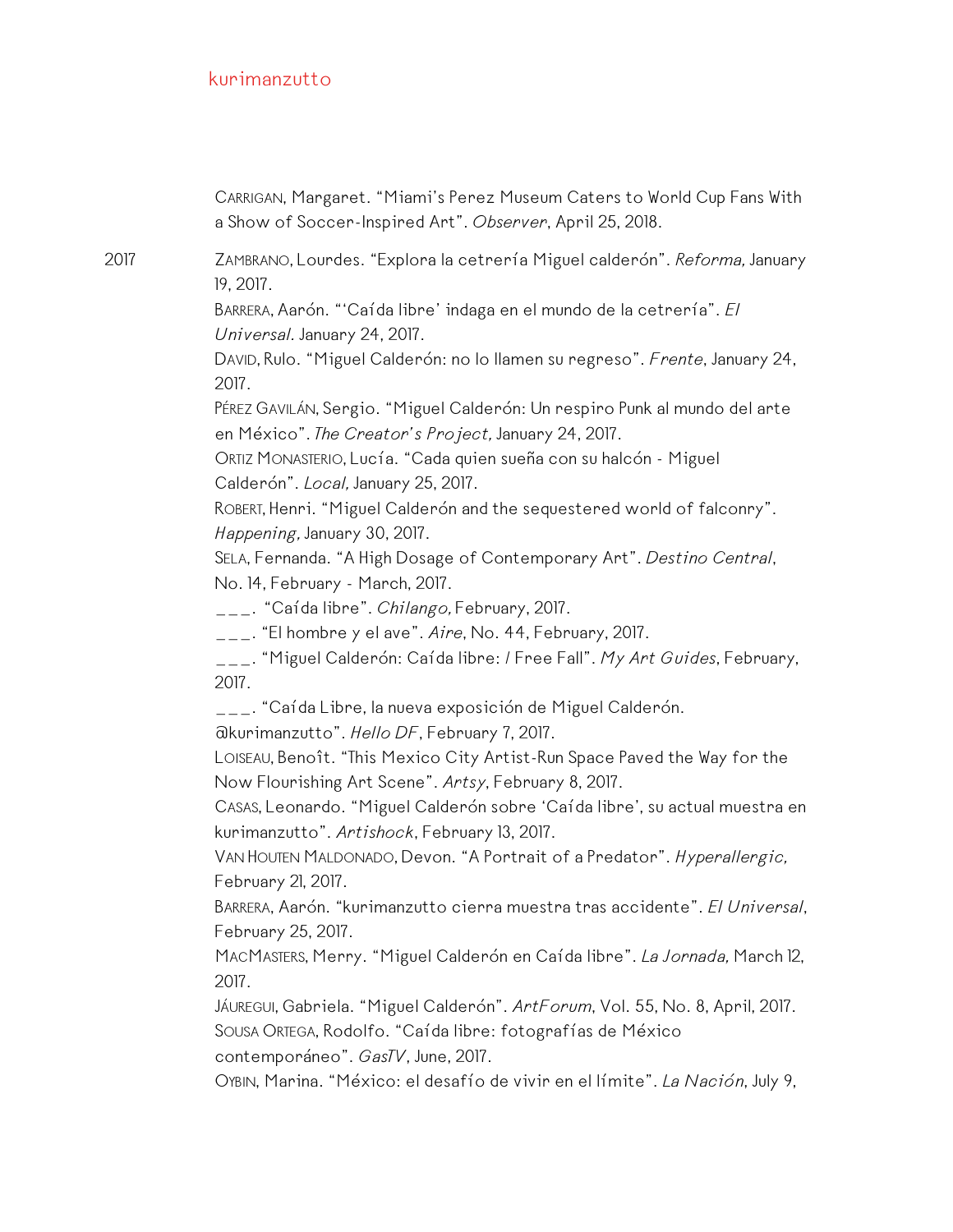|      | 2017.<br>MIRALDA, Ángels. "Winged Power: Interview on Free Fall". Rotunda, July 17,<br>2017.<br>___. "Miguel Calderón". The New Yorker, July 24, 2017.                                                                                                                                                                                                                                                                                                                                                                                                                                                                                                                                                                                |
|------|---------------------------------------------------------------------------------------------------------------------------------------------------------------------------------------------------------------------------------------------------------------------------------------------------------------------------------------------------------------------------------------------------------------------------------------------------------------------------------------------------------------------------------------------------------------------------------------------------------------------------------------------------------------------------------------------------------------------------------------|
| 2016 | PALOVITS, Naomi. "Los mexicanos más creativos en el mundo". Forbes<br>Mexico. December - January, 2016.<br>___. "Marzo en el Museo Jumex". La Tempestad, March 3, 2016.<br>___. "Miguel Calderón". <i>Código</i> , No. 94, August - September, 2016.<br>___. "Realizadores FICM 2016: Miguel Calderón". <i>Morelia Film Festival,</i><br>October 5, 2016.<br>___. "Miguel Calderón explora las relaciones humanas e instintos en<br>'Zeus'". 20 minutos, October 25, 2016.<br>DE LA FUENTE, Anna Marie. "Morelia: 'Zeus' Helmer-Scribe Miguel Calderón<br>on Falcons, Humans and Relationships". Variety, October 28, 2016.<br>GUZMÁN, Armando Casimiro. "Zeus, un inquietante filme de Miguel<br>Calderón". Revés, October 29, 2016. |
| 2015 | CALDERÓN, Miguel. "Esquemas de color". Animal, Summer, 2015.<br>JAUREGUI, Gabriela. "La otra cara de la mascara". Frente, No. 167,<br>September, 2017.<br>CALDERÓN, Miguel. "100 protagonistas opinan. Miguel Calderón". Código,<br>No.90, December - January, 2015.<br>KARTOFEL, Graciela. "Strange Currencies: arte y acción en Ciudad de<br>México, 1990-2000". ArtNexus, N.99, December - February, 2015-2016                                                                                                                                                                                                                                                                                                                     |
| 2014 | PALOVITS, Naomi. "Entrevista al artista mexicano Miguel Calderón".<br>Negocios, 2014.<br>CALDERÓN, Miguel; MUZQUIZ, Milena. "Especial de Fotografía: Miguel<br>Calderón y Milena Muzquiz". Vice Mexico, August 28, 2014.                                                                                                                                                                                                                                                                                                                                                                                                                                                                                                              |
| 2013 | $_{---}$ . "Lo mejor de 2012." <i>Código</i> , No. 72, December 2012 - January 2013.                                                                                                                                                                                                                                                                                                                                                                                                                                                                                                                                                                                                                                                  |
| 2012 | ___. "Hecho en México/036 Miguel Calderón". <i>Picnic</i> , No. 47, 2012.<br>WEBER, Tom. "Mexican artist featured at Rochester Art Center".<br>Postbulletin, May, 2012.<br>SOTO, Cecilia. "México Brasil 19-12". Excelsior, August 13, 2012.<br>___. "Lo mejor del año", <i>Código</i> , No. 66, December 2011 - January, 2012.                                                                                                                                                                                                                                                                                                                                                                                                       |
| 2011 | ___. "Miguel Calderón. Painting in dark times". <i>Elephant,</i> No. 3, 2011.                                                                                                                                                                                                                                                                                                                                                                                                                                                                                                                                                                                                                                                         |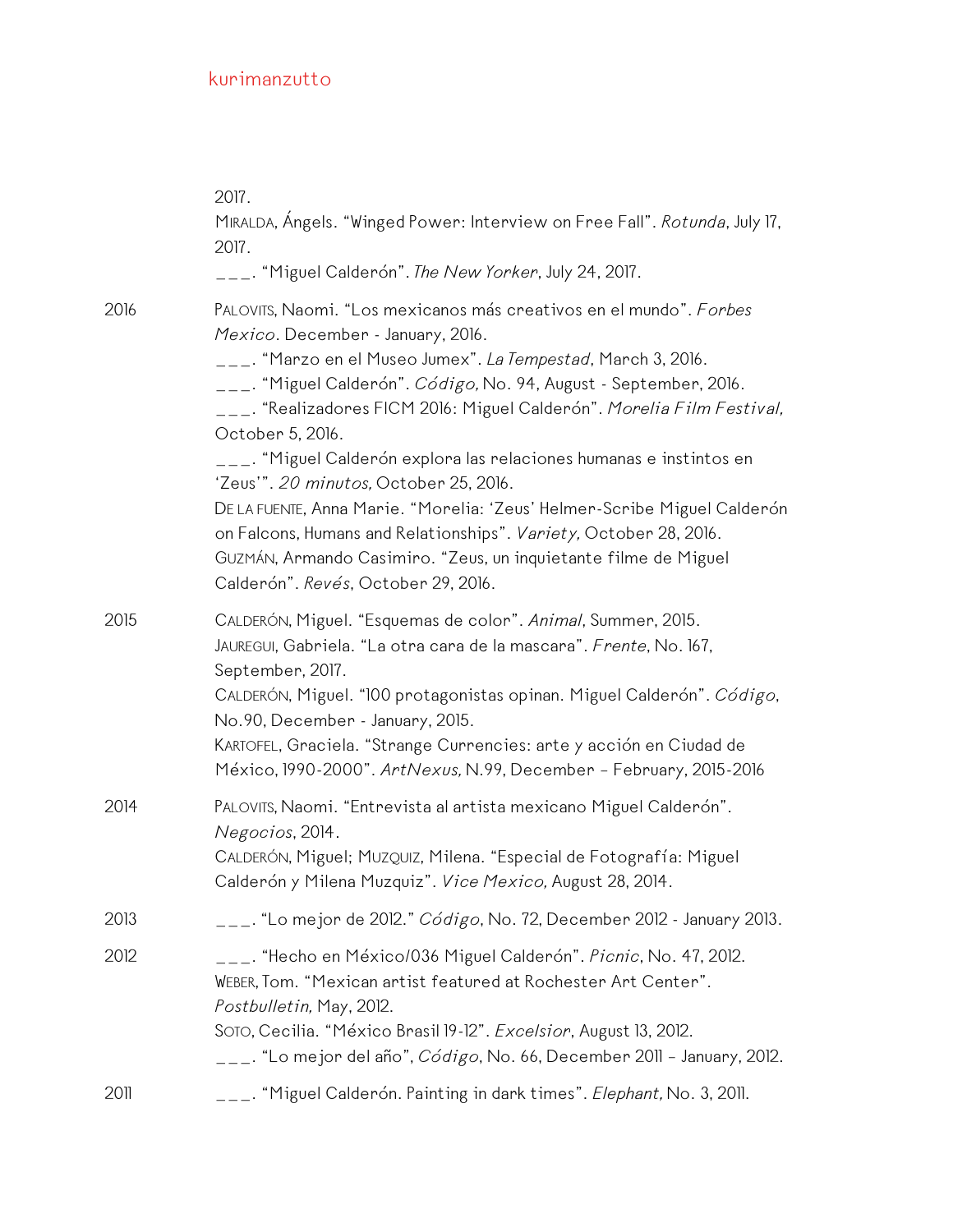|      | GARCÍA HERNÁNDEZ, Roberto. "Miguel Calderón". Gatopardo, No. 123, July -<br>August, 2011.                                                                                  |
|------|----------------------------------------------------------------------------------------------------------------------------------------------------------------------------|
| 2010 | ESPINOZA ÁLVAREZ, Wilfrido. "Entrevista a Miguel Calderón, videoasta".<br>Bitacora09, 2010.<br>SHERWOOD, James. "Trophy Life". The World of Interiors, February, 2010.     |
|      | CAMARILLO, Francisco. "Panamericana-una exposición de Galería<br>Kurimanzutto". Premium Club (Credomatic), No. 4, September, 2010.                                         |
| 2009 | MONTIEL KLINT, Gerardo. "Miguel Calderón." Photo Icon, Issue 10, 2009.<br>___. "Miguel Calderón." Capricious, Issue 9, 2009.                                               |
| 2008 | GUTIÉRREZ, Diana. "Comparte 'herencia' familiar". Reforma, May 14, 2008.<br>AMORALES, Carlos. "Ausentes." Ramona, No. 81, June, 2008.                                      |
| 2007 | CAMPBELL, Clayton. "Miguel Calderón". Contemporary. No. 92, May, 2007.<br>CHÁVEZ, Juan William. "Miguel Calderón". Boot Print. No. I, March, 2007.                         |
| 2006 | DEBROISE, Olivier. "Miguel Calderón". 100 Artistas latinoamericanos, Exit<br>Publicaciones, 2006.                                                                          |
|      | LIDA, David. "Miguel al volante". DF por Travesías, No. 46, February, 2006.<br>HERNÁNDEZ, Edgar. "Miguel Calderón, de la subversión al acecho". Excelsior,<br>March, 2006. |
|      | GUTIÉRREZ, Vicente. "Siente las piezas, no las entiendas". El Economista,<br>March, 2006.                                                                                  |
|      | GOULD-SIMON, Alisa. "My town, criminals & cantinas - Miguel Calderón<br>prefers Ciudad de México Non-Chic Side". psychoPEDIA: Daily News,<br>March 17, 2006.               |
|      | GRANDE PAZ, Clara. "Déjate provocar". Iporfin, March - April, 2006.                                                                                                        |
|      | BERLANGA, Jessica. "Entre Kalimán y Aquamán". Time Out, Ciudad de México,<br>April, 2006.                                                                                  |
|      | LÓPEZ, E. "Video, escultura, fotografía y audio, Miguel Calderón". Dónde ir,<br>April, 2006.                                                                               |
|      | MEDINA, Cuauhtémoc. "Los dos Calderón". Reforma, April 12, 2006.<br>___. "Llama Calderón a romper reglas". <i>Reforma</i> , May 29, 2006.                                  |
| 2005 | MANONTROPO, Santiago. "La elocuencia de la basura". Picnic, No. 5, July-<br>August, 2005.                                                                                  |
| 2004 | OLIVARES, Rosa. "Jo, qué risa?". Sense of Humor Exit, 2004.                                                                                                                |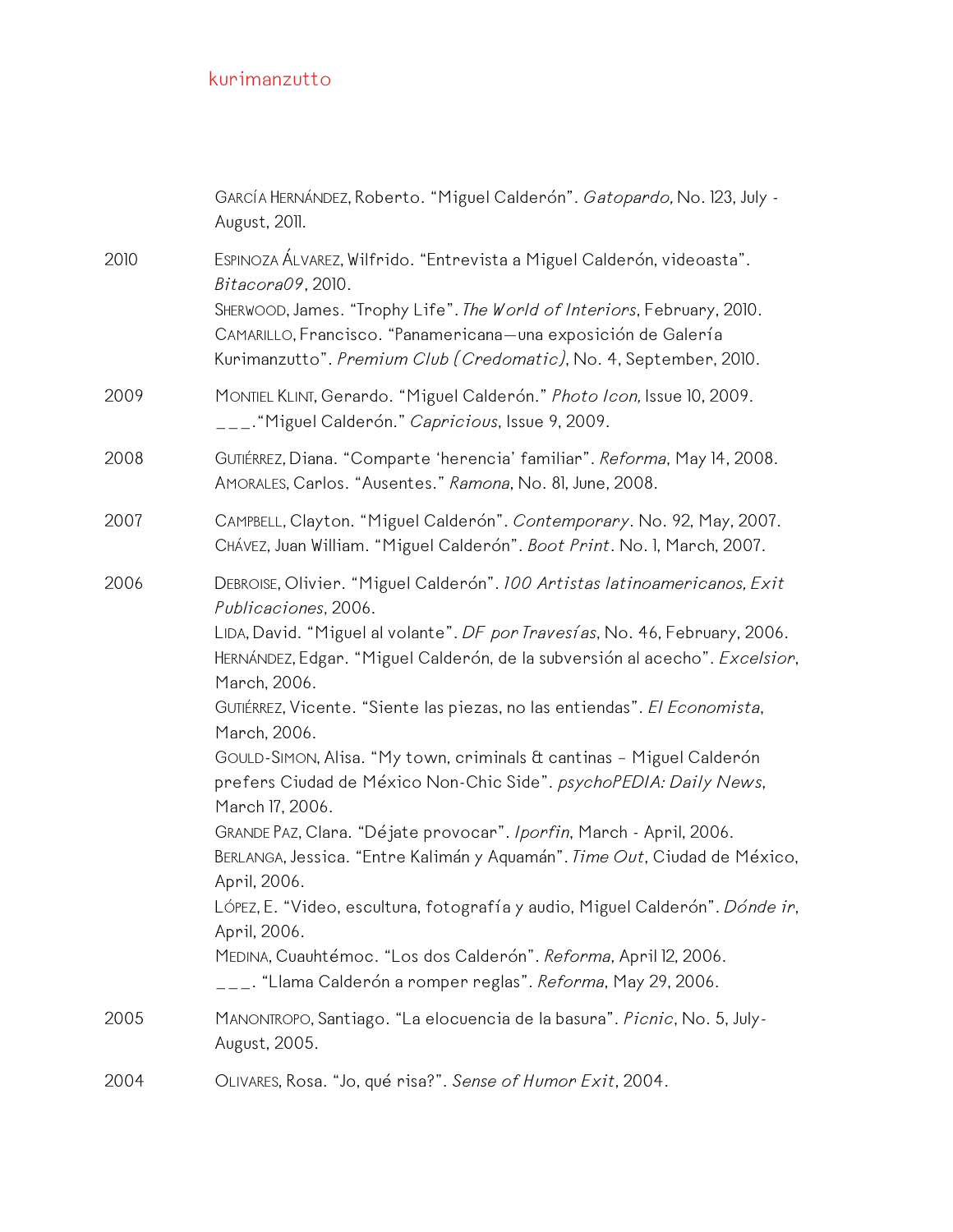|      | GADDIS, Anicee. "The Art Scene in Mexico is Anything But Tame". Trace,<br>January - February, 2004.<br>REXER, Lyle. "Only Skin Deep". Art on Paper, March - April 2004.<br>GELLATLY, Andrew. "Art Brute". Frieze, May, 2004.<br>PICCININI, Laura. "Vite D'Artista in Vendita". Amica, May, 2004.<br>SEPÚLVEDA, Luz. "Miguel Calderón". Revista RIM. No. 6, Autumn, 2004. |
|------|--------------------------------------------------------------------------------------------------------------------------------------------------------------------------------------------------------------------------------------------------------------------------------------------------------------------------------------------------------------------------|
| 2003 | BARRODALE, Amie. "Theories of Evolution: Miguel Calderon's Sharp Tongued<br>Art has Room for Race Cars and Cavemen". Surface, No. 40, 2003.<br>HIGH, Kathiy. "The Disciple of Speed (A Soap Opera)". Risk/Felix, Vol. 2 No.<br>3, 2003.                                                                                                                                  |
|      | RATNAM, Niru. "Miguel Calderón". Contemporary, No. 57, 2003.<br>LOUGHREY, Felicity. "Attack Of The Cojones". Black+White, January, 2003.<br>TER BORG, Lucette. "Rambo is Overal". Vrij Nederland, March, 2003.<br>CUTTER, Kimberly. "Nuevo México". W Magazine, June, 2003.                                                                                              |
|      | GLUECK, Grace. "Making History a Part of Today With Some Artifacts and<br>Whimsy". The New York Times, August, 2003.                                                                                                                                                                                                                                                     |
|      | POULSON, Alex. "Sick of Suburbia". Dazed & Confused, September, 2003.<br>RECKETT, Helena. "North Adams, Massachusetts". Art Papers, September -<br>October, 2003.                                                                                                                                                                                                        |
|      | CALDERÓN, Miguel. "I Wanted To Tell You". Another Magazine, Autumn -<br>Winter, 2003.                                                                                                                                                                                                                                                                                    |
|      | CHASIN, Noah. "Miguel Calderón: 'Forcing the Forces of Nature'". Time Out<br>New York, October, 2003.                                                                                                                                                                                                                                                                    |
|      | COHEN, Michael. "Miguel Calderón: Máquina del Tiempo". Flash Art, No. 233,<br>November - December, 2003.                                                                                                                                                                                                                                                                 |
|      | ARREOLA, Magali. "Questions de context". Le Journal des Arts, November,<br>2003.                                                                                                                                                                                                                                                                                         |
|      | SCHWENDENER, Martha. "Miguel Calderón". Artforum, December, 2003.                                                                                                                                                                                                                                                                                                        |
| 2002 | ARRATIA, Euridice. "Miguel Calderón". Tema Celeste, January - February,<br>2002.                                                                                                                                                                                                                                                                                         |
|      | ZAMPETTI, Chiara. "The Jumex Foundation". Tema Celeste, March - April, 2002.<br>BHATNAGAR, Priya; Menin, Samuele; Robecchi, Michele. "Focus Mexico". Flash<br>Art, July - September, 2002.                                                                                                                                                                               |
|      | EINFELDT, Kirsten. "Der Schock des Alltäglichen". Art: Das Kunstmagazin,<br>October, 2002.                                                                                                                                                                                                                                                                               |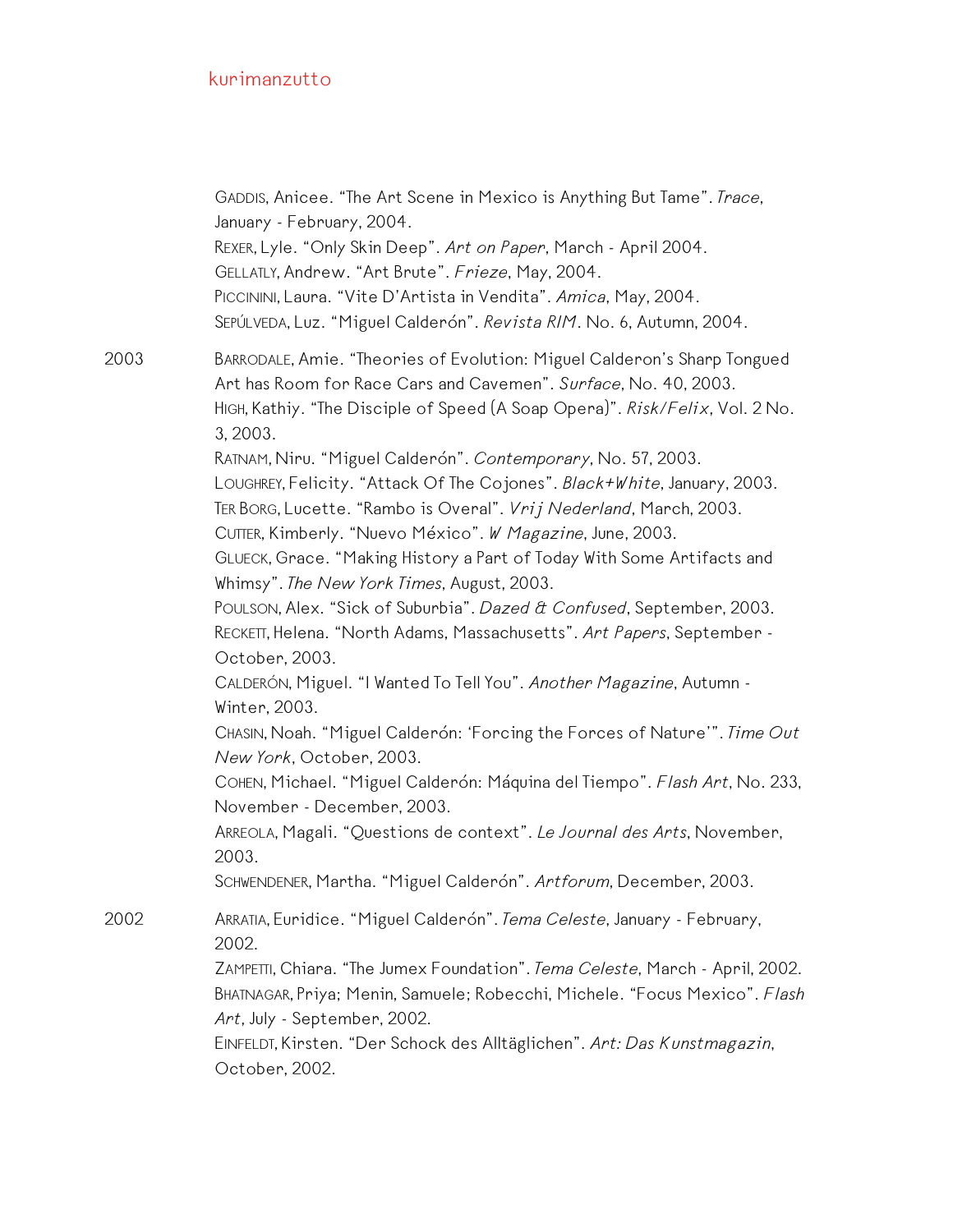| 2001 | BIEDERMAN, Christine. "Go for Baroque". Dallas Observer, February, 2001.<br>MARTON, Andrew. "Fine-Tuned". Star-Time Fort Worth Star-Telegram,<br>February, 2001.<br>KLIEN, Jennie. "Review: Ultra Baroque". New Art Examiner, March, 2001.<br>CHATTOPADHYAY, Collette. "Ultrabaroque: Aspects of Post-Latin American<br>Art". Art Nexus, May - July, 2001.<br>HELGUERA, Pablo. "Ciudad de México: Unmasked Contexts". Tema Celeste,<br>May - June, 2001.<br>DEBROISE, OLIVIER. "Les enfants ne sont pas si terribles que ça." 104<br>Parachute, October - December, 2001.<br>CHANG, Chris. "Chris Chang on Miguel Calderon's Bad Route". Film<br>Comment, November - December, 2001.                      |
|------|-----------------------------------------------------------------------------------------------------------------------------------------------------------------------------------------------------------------------------------------------------------------------------------------------------------------------------------------------------------------------------------------------------------------------------------------------------------------------------------------------------------------------------------------------------------------------------------------------------------------------------------------------------------------------------------------------------------|
| 2000 | MORENO, Gean. "High Noon in Desire Country". Art Papers, May - June,<br>2000.<br>COTTER, Holland. "I Saw Stars". The New York Times, May 19, 2000.<br>___. "Art Seen". The Publication, September, 2000.<br>___. "El Museum of Contemporary, San Diego Organiza Importante<br>Exposición de Arte Contemporáneo Latinoamericano". La Prensa,<br>September, 2000.<br>MORGAN, Neil. "Showing Here: Artists' Lives One Step Away from<br>Celebrity". San Diego Union Tribune, September, 2000.<br>___. "Post-Latin American Art at San Diego's Museum of Contemporary<br>Art". Voices of Mexico, October - December, 2000.<br>KNIGHT, Christopher. "Updating Baroque". Los Angeles Times, October 3,<br>2000. |
| 1999 | CLIFFORD, Katie. "Miguel Calderón". Art News, February, 1999.<br>RIDING, Alan. "Movable Treats from the Banquet Years of Mexican Art". The<br>New York Times, March, 1999.<br>GALLO, Rubén. "Mexican Photography: From Chiapas to Fifth Avenue". Flash<br>Art, May - June, 1999.<br>HOLLANDER, Kurt. "Miguel Calderón". Poliester, Winter, 1999.                                                                                                                                                                                                                                                                                                                                                          |
| 1998 | ABAROA, Eduardo. "Vacíos impúdicos". Reforma, February 4, 1998.<br>FALCES, Manuel. "Nueve Formas de Uso Radical de la Cámara". El País, April,<br>1998.<br>SIERRA, Rafael. "Carreteras Secundarias". El Mundo, April, 1998.                                                                                                                                                                                                                                                                                                                                                                                                                                                                               |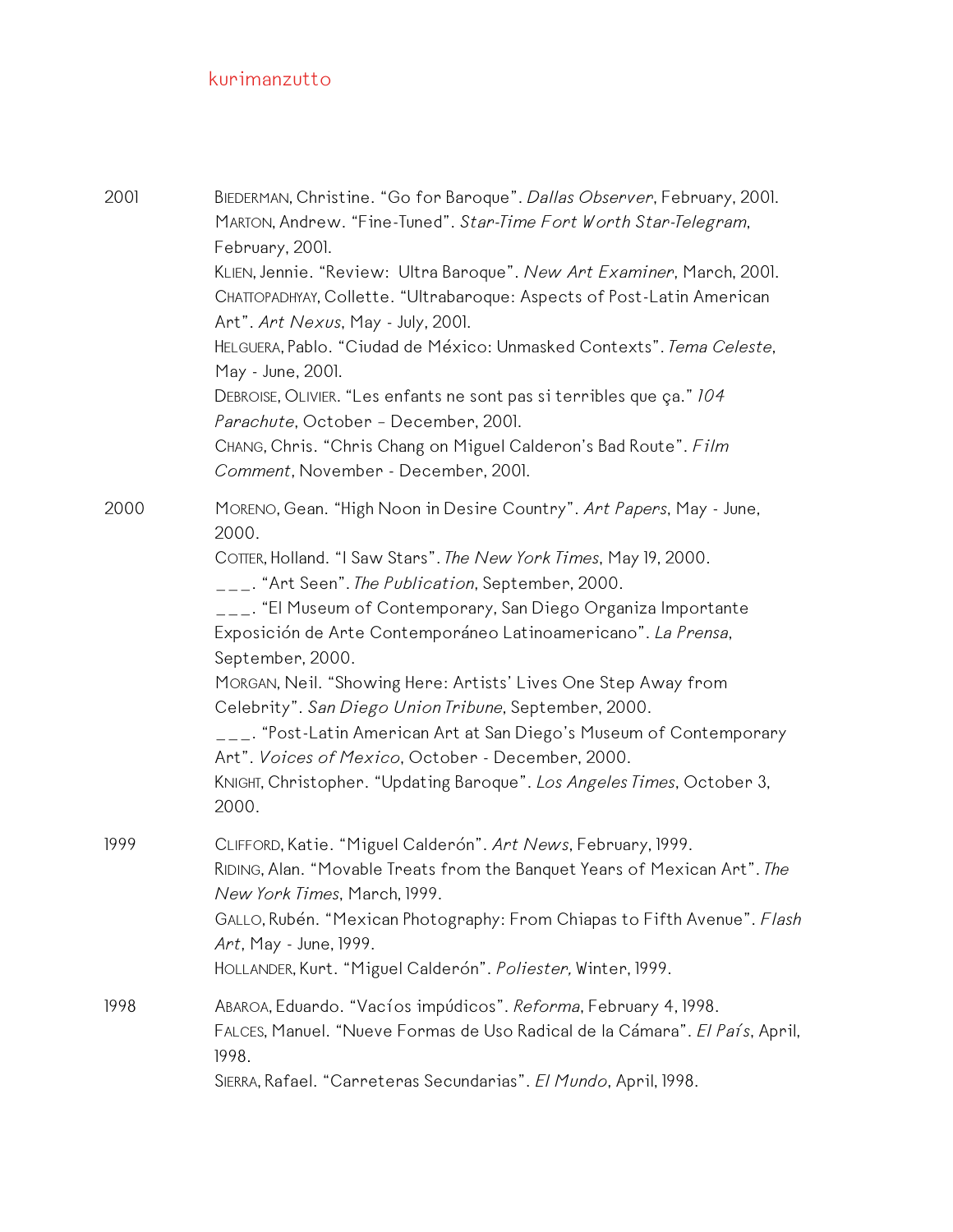SCHNEIDER, Von Bruno F. "Ein Clown grinst im Inferno". *Kölnische Rundschau*, July, 1998.

MILLER, Keith. "Ridiculum Vitae". *Art/text*, August - October, 1998. WALAKER, Jan. "New York City, September 1998". *Billedkunstneren*, September, 1998.

\_\_\_. "Miguel Calderón". *New York Contemporary Art Review*, October, 1998.

\_\_\_. "Miguel Calderón". The New Yorker, October, 1998.

\_\_\_. "Mob Rule #16: Are You Being Installed?". *NY arts*, October, 1998. JOHNSON, Ken. "Miguel Calderón". *The New York Times*, October, 1998. WATSON, Simon. "Miguel Calderón." *Simon Says*, October, 1998. WINDOLF, Jim. "Golden Boy Director Wes Anderson Waits for Success on Irving Place." *The Observer,* October, 1998. BASS, Ruth. "New York? New York!". *Art-Talk*, November, 1998. DAY, Pip "THIS/THAT". *Wipe*, No. 2, November, 1998. KASTNER, Jeffrey. "Nueva York Fax". *Art Issues*, November - December, 1998. RAGASOL, Tania. "Arte Adolescente/Adolescent Art". *Poliester*, Winter, 1998.

1997 DAVIS, Jeff. "Miguel Calderon: Postcards from Paradise". *Surface*, No. 11, 1997.

HOLLANDER, Kurt. "Under the Influence". *Poliester*, 1997.

MCLEAREN, Shawn Patrick. "La Panadería: Controlled Chaos as Applied Hysteria". *Chorus*, No. 1, 1997.

REGO, Juan Carlos. "Entrevista a Octavio Zaya: Interview with Octavio Zaya". *Noticias de Arte*, February, 1997.

ARNING, Bill. "Miguel Calderón". *Time Out*, April, 1997.

MCCORMICK, Carlo. "The Culture of Chaos". *Paper Magazine*, April, 1997. GOLDBERG, Vicki. "It Once Was S-X, Truly Shocking; Now It's a Bore". *The New York Times*, April 20, 1997.

BENHAMOU-HUET, Judith. "Bale S'Emballe". *Beaux Arts*, June, 1997.

ZAYA, Octavio. "Transterritorial: The Spaces of Identity and the Diaspora". *Art Nexus*, July - September, 1997.

BECERRA, Daniela. "4 jóvenes a la vanguardia". *Harper's Bazaar México*, December, 1997.

1996 Enriquez, Mary Schneider. "Mexico: Suffering and Soaring". *Artnews*, April, 1996.

Klawans, Stuart. "Andrea Rosen Gallery: Miguel Calderón and Iñigo